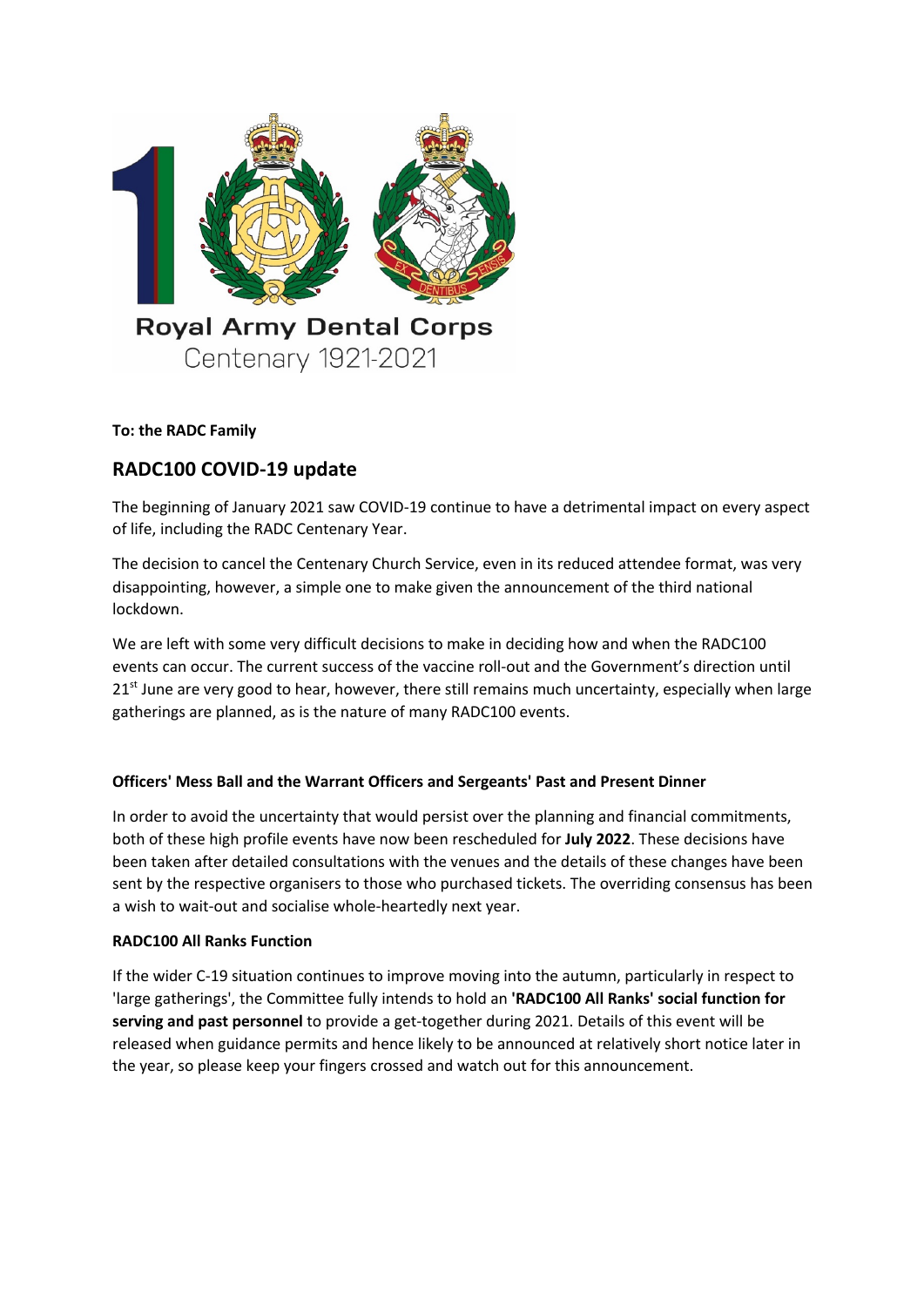#### **Rededication of memorial stone and unveiling of Centenary Stone**

This event at the National Memorial Arboretum has been moved to **08 Sept 21**. With the intent to see the widest possible representative attendance from across the Corps 'family'. It is very much hoped that the conditions in September will permit this in the format we have intended.

## **Paying Our Respects**

An event we can undertake in the short term is the project initiated by Maj (Ret'd) Nick Gibbs (outlined in the latest Corps Bulletin). This presents a simple 'socially-distant' opportunity. Anyone with an interest in the Corps' history can take part by visiting one of the nearly 50 Commonwealth War Graves found across the UK by laying a Poppy Cross and uploading a photograph of the gravestone. Sgt Mick Muldoon will also be remembered after being killed in an IRA attack in 1973. Many of us will have ADC / RADC family, friends and colleagues who we may also wish to remember during the year.

As an Army Dental community it would be great to visit all of the UK sites during our centenary year, and potentially some of those spread across the globe. For more information email radc100thgraves@gmail.com. The RADC have kindly offered to donate one Poppy Cross for each site and if you want to do this please use the email above.

## **British Dental Journal's Military Dentistry-themed edition**

Also occurring in the spring is our **BDJ-themed edition,** with all articles written by serving and retired RADC individuals, will be published 09 April 21.

# **RADC100 collectables**

Also, for immediate action, is opportunity to purchase the RADC100 'Commemorative Covers', a collectable piece available from £9. All profits from the sale of these covers will be donated by BFPS to the RADC Corps Fund for the benefit of all past, present and future members of the Corps.

#### https://bfps.org.uk/product/cc91-to-ss28a-royal-army-dental-centenary-centenary/

Polo Shirts and mugs are now available from the Museum of Military Medicine, with ties and lapel badges coming online soon (another C-19 impacted delay).

https://museumofmilitarymedicine.org.uk/product-category/royal-army-dental-corps-100/

#### **RADC Museum Exhibition**

The mobile RADC Museum Exhibition, in conjunction with Museum of Military Medicine, will be on display at several military museums across the UK during 2021, however, the dates for these are very much subject to the restrictions that apply to the respective museums, so do keep an eye out for the latest dates, which will appear on our website.